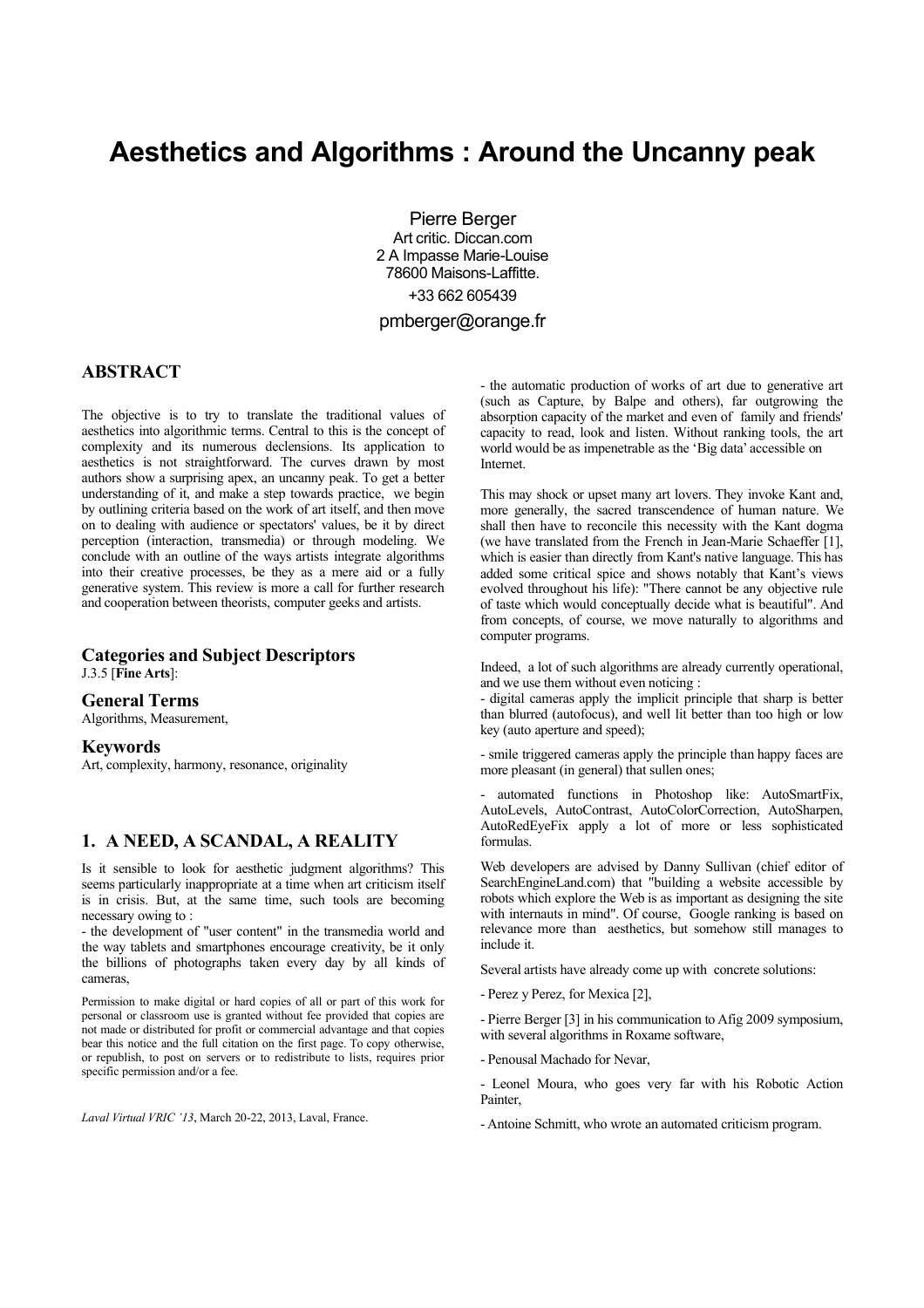Several lectures in McCormack & d'Inverno [4] cover the different aspects of this topic. The following is a summary of some of their opinions.

- Harold Cohen takes a conservative approach "... the completion of each work provides an extension of the feedback-driven consideration operating in the in-line evaluation... I have some hope for the possibility of post-hoc evaluation by the generating program; no hope at all for evaluation by any other program".

- Frieder Nake reaches similar conclusions: "... you can use such dynamic evaluative measures during the generative process. That's all. Anything beyond this is human value judgment".

- David Brown is less negative, but limits himself to a list of questions.

- Jon McCormack is philosophically positive: "... while there may be many areas of human aesthetics, cognition and perception that are currently "off limits" to machines, it does not necessarily preclude machines that may be able to originate something that humans find aesthetically valuable. Indeed, a lot of "computer art" has given us very new aesthetics to contemplate".

- Paul Brown is more assertive: "I believe that the rational analysis and synthesis of aesthetics... is one of the key issues for humanity to address in the 21st century... If we do not, then we are in danger of handing our world to the priests, fascists and other bigots...».

- Philip Galanter reviews the methods, including his own previous synthesis (see [5]).

- Jürgen Schmidhuber proposes a new model : what is appreciated in a work is what the spectator learns. He refers to the classical ideal ratio between expected and unexpected (order vs. complexity), quoting several sources, including the Wundt Curve. And he pushes further: what counts is the change of subjective complexity through learning. Aesthetic reward is the first derivative of subjective beauty.

- Alan Dorin and Kevin Korb "define the creativity of a generative procedure by reference to its ability to create artifacts that are improbable with respect with those generated using previous methods".

Let's now review the known criteria, adding critical notes from time to time. A general note is that many of these studies seem more theoretical and mathematical than really oriented towards the public and taking into account what must remain a fundamental aim of art: pleasure or, more generally, emotion.

We will be guided by the three classical features of beauty: clarity, integrity, harmony, as elucidated by Thomas Aquinas [6] based on Greek philosophers. We interpret clarity as substance and complexity. Harmony speaks for itself, and integrity plays a role in meaning. We will use also the modern definition of art as creation of "unpublished resonance".

## **2. SUBSTANCE OR VARIETY**

The simplest criterion of all is the demand that the work has something to show, "substance" as one says, or "variety" in the cybernetic lingo. To put it briefly: there is more "substance" in Napoleon's Coronation by David than in the Black Square of Malevitch. Perhaps, the logics of negation, so powerful in the mid-20th century, has led to the blank canvas and the minutes of silence. But once is enough! After this, a minimum of substance

is necessary to produce interesting works of art.

This criterion works well for basic evaluations : color is better than black and white, oil or acrylics better than watercolor, a large painting sells for more than a small one by the same artist; a film, with its thousands of frames, gives more than a simple image, an opera is more than a symphony or a simple song, a palace more than an simple house. It accounts also for sharpness: a correctly focused image is more pleasant and gives more information than a blurred one.

From a more formal angle, variety in digital artworks is the number of bits contained in a work. For sound or video, it is the sampling rate times multiplied by the bit depth. For images, the number of pixels times the bit depth (24, usually).

We go a little further if we take into account the probability of the different values for each element (energy, neguentropy). It is well known that a maximum of information is obtained when all values are equiprobable. On a sound flow, it can be evaluated easily, even on continuous, non-digital sound. Just fix an intensity threshold and count the number of times this threshold is crossed for a duration of several seconds. The Max "robot", uses this parameter to compare two radio stations and to choose the more "varying" one. [7].

On a digital image, it is equally as easy : count the number of pixels that differ from the ones on the left and above. If there are not?

# **3. COMPLEXITY**

Complexity is indeed the "hard core" of generative art and its aesthetics. In the traditional computer environment, the term means rather simply the weight - in terms of computing time or memory capacity - required to apply an algorithm, do a task or make a given object. Seen such classical references as [8] or (easier, but in French) [9].

Others (Kolmogorov and followers) define complexity as a minimum: the complexity of an object is the length of the smallest program able to generate it. This definition is intuitively attractive. Unfortunately, it is generally considered as not measurable. In any case, for a given work (supposedly digital), it will vary considerably depending on the language chosen, which may fit more or less to which may fit more or less the document to be encoded, and depend on the previous "knowledge" of the system. If, for instance, you have stored a lot of images, the program to produce one of them is limited to the name of its file.

These levels can be enumerated, for example, in the Roxame image generating software [10] . At the lowest level, it runs in "machine language". At a higher one, it is in Java Code. But since it is written in Processing, the code is shortened, using the library of this open source tool. As well as this, Roxame includes many substantial number of functions, form generators, filters, compositing, evaluating), some of them not so simple (for instance, segmentation), all of them available through one item in a dictionary.

As the dictionary includes macro terms, defined by a sequence of dictionary terms, a single word may call up a program of any size, compatible with the host computer capacity.

When a new work is launched, a set of parameters has assigned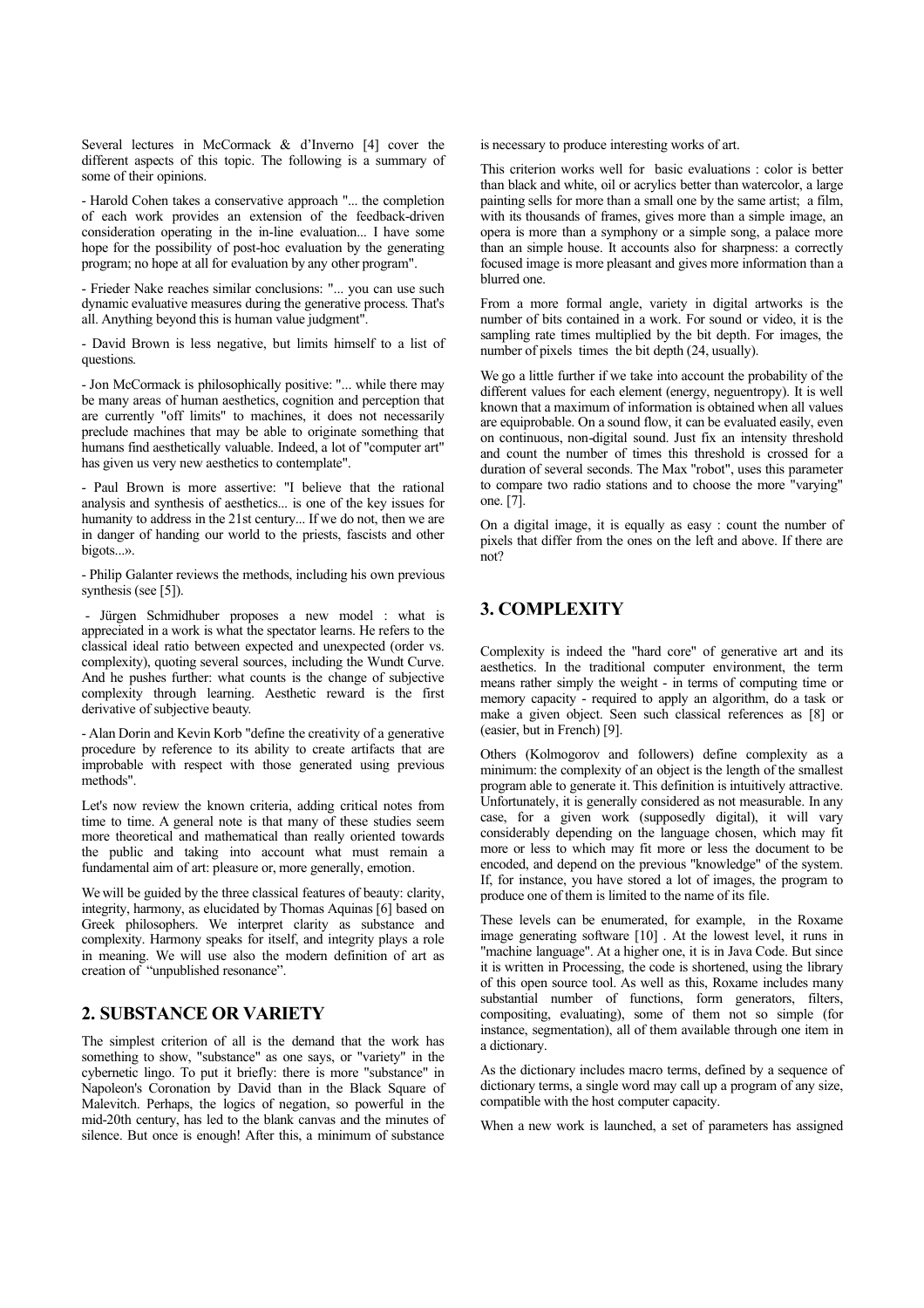values. Then just type *h*, and Roxame will draw a horizontal sienna line at a random high. Or type 'load', and it will load the last image used in this session or the preceding session. Last but not least, to make the fun complete, Roxame is built to work alone. So, once you have defined a type of work, just type *\$* and it will create works according to this program for as long as you keep the programme running.

Here is an example of top-down deployment from this single symbol. The program launched by *\$* builds images with approximately two thirds of differing pixels It starts with the loading at random of an image (possibly blank). If the number of differing pixels is too low, it applies a complexity increasing routine, selected at random in a list. Conversely, if the complexity is too high, it applies a complexity decreasing routine. It stops when it gets sufficiently near to the  $2/3$  proportion, of after  $40$ iterations (to avoid clodes loops). Concretely, *\$* calls *work*, a macro-instruction where *nw* and *fnd* prepare and finish the work done by *action9.* This latter one loads a file randomly selected in the *test* directory, and applies to it the *target-num* function with *200* as target value.

#### *work macro\_ nw action9 fnd work*

*action9 macro\_ tests.rd 200 target\_num*

*target num* calls the ad-hoc Processing routine :

void targetNum(int int1){

 $M(1)$ ; int stepcount = 0; int stepReached = 0;

while (stepcount < 40) {

 $M(1)$ ;

if (difg < int1\*1000 - 30000) {

Ddo2("augment.rd");

stepReached ++ ;

}

else { if (difg > int1\*1000 + 30000 ) {

Ddo2("reduce.rd"); stepReached ++; } }

#### stepcount++;

}}

Hence, complexity may be central to a lot of theoretical reasoning, and fits relatively well with post-modern philosophy (see for instance Edgar Morin [11]). But it's difficult for us to see how to use it directly in art generation or evaluation.

But, seen together as signs of richness, variety and complexity are a natural aim for artists. We see this in all the arts, especially today - for example, in digital animation's on-going race towards higher and higher definitions,

Variety and complexity can even be increased using random generators, whether it be with algorithms (always "pseudorandom, but possibly very powerful) or nature (even turning to nuclear devices to get quantic randomness, made available by the Cern, Geneva, Switzerland).

So good. But creating complexity simply for the sake of complexity can lead to chaos. This explains why rules and canons have been developed to 'keep the peace'.

## **4. HARMONY AND ORDER**

Harmonious proportions have been explicitly used since the Greeks and, in a less direct way, by the Egyptians [12]. The work must conform to rules of harmonious proportions, based on experience as well as observation of nature. This is exemplified by the 'golden section' in architecture where proportions are fequently based on simple ratios (1/2, 1/3…) for example.

The case of music is also emblematic, with the harmonic proportions of the Pythagoreans extended to the whole universe ("harmony of the spheres").

Other forms of harmony and order are traditional in different art forms:

- in drawing, for example, symmetry [13], the basic rules of landscape construction (horizontal, pyramidal, diagonal), and even the laws of perspective,

- in music - counterpoint, tones and scales, and musical forms (sonata, fugue, etc),

- in theatre, the Aristotelian rules [14],

- in poetry, versification rules, see [15] for English Verse, [16] for French,

- in architecture - from Vitruvius [17] to the 18th century, canons have stressed a particular set of forms, based notably on the three "orders" (Doric, Ionian, Corinthian). Other canons came later, see Viollet-le-Duc [18] and Charles Blanc [19], and more recently, Le Corbusier's Modulor [20].

These kind of rules, although not easily programmable are generally of practical use in the creation process.

But too much order leads to dryness and boredom.

#### **5. ORDER, CHAOS, THE UNCANNY PEAK**

Somewhere between too much and too less, a lot of authors have stressed the need for balance between order and disorder.

Concerning poetry, for example, Dorchain writes (our translation): "The function of verse is to give to the spoken language as much musical power as possible. This exceptional power is reached by adding (as the measure in music) an element of security for the ear and the mind, to the surprise element of ordinary language". The role of transgression and its expressive effects is studied by Leech.

As for painting, a notion of « right measure » between order and disorder is a classical motto; for instance, the use of symmetry in painting as observed by Funck-Hellet: « Symmetry brings a voluntary order… but if, at first sight, the symmetry is visible, it destroys the unity of aspect and downgrades the superior attractiveness of the composition » (our translation from French).

Graphics and the plastic arts also look for a balance between abstract construction and "the arabesque" – Viollet-le-Duc referred to this in his comments about the schemes of Villard de Honnecourt, a medieval architect [21].

Concerning cinema, Eisenstein, has written extensively on this art form and specifically . about the role of conflict (our translation from French, in [22]) : "In the domain of Art, the aesthetic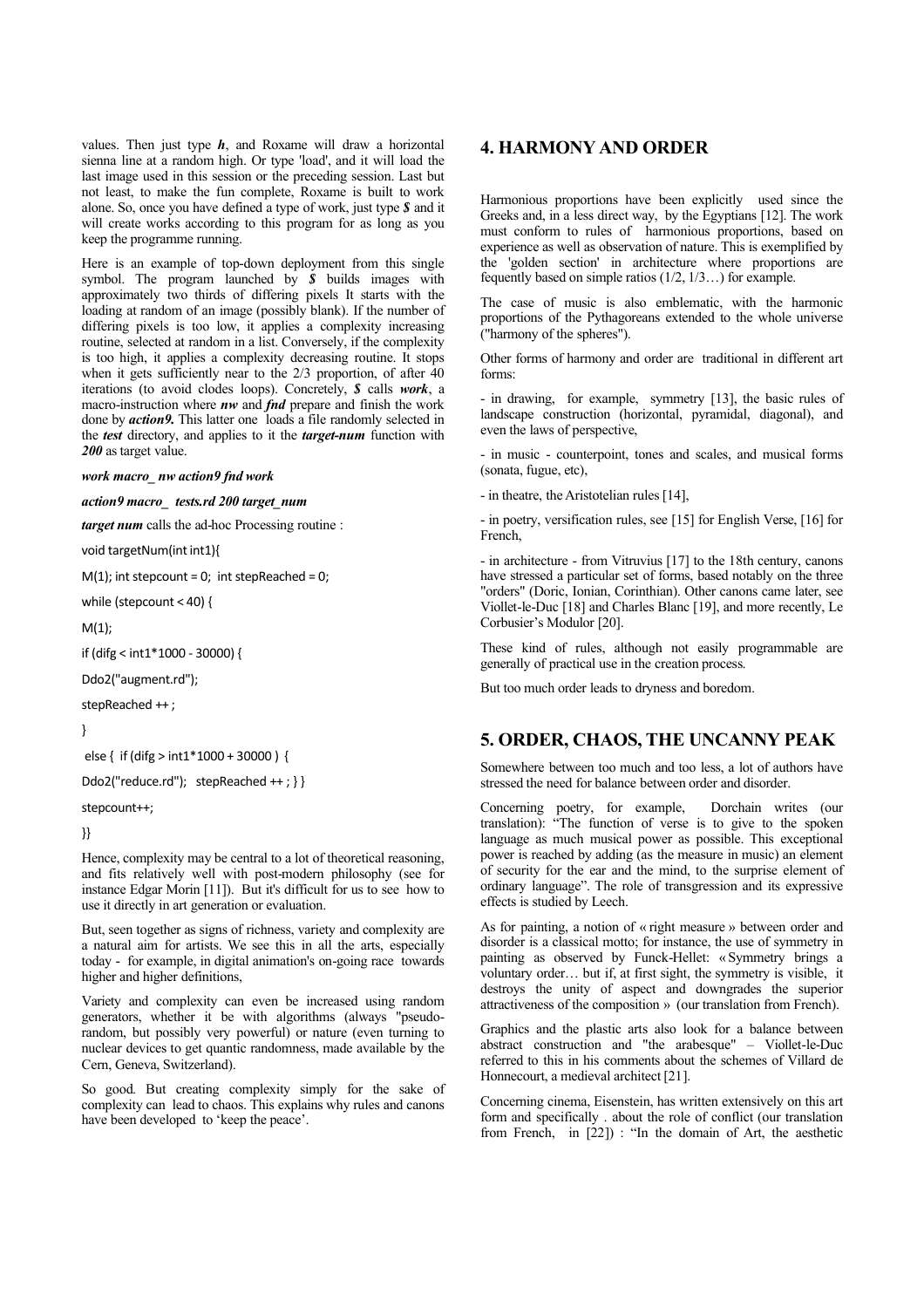principle of dynamics embodies itself in the conflict as the most essential principle of existence of any work of art and artistic genre.**"**? The hypertrophy of an initiative conscious of its aim – of the rational logic principle – freezes art into a mathematical technicism (The landscape becomes a plane, "Saint Sebastian" an anatomical drawing). The hypertrophy of the organic natural – of the organic logic – dissolves art into shapelessness (Malevich becomes Kauflblach, Archipenko a waxworks museum).

Since the end of the 19h century these words of wisdom have been challenged by photography. This has pushed painters (and more generally plastic artists) into a progresssion of transgressions, which include notably the Impressionists, Surrealists, and, of course, Marcel Duchamp. At the end of the 20th century, we reached a point where nothing remained but pure conceptual transgression.

Formal, and, as far as possible, scientific (mathematical formulas and experimentation) expressions of this balance have been developed by many writers since the late 19 th century.

Gustav Theodor Fechner and his Zur experimentellen Ästhetik is the founder of experimental aesthetiks. 30 years later, a review of the topic by Larguier des Bancels [23] that we are still waiting for meaningful results.

The idea becomes sharper with Gips and Stiny [24], explicitly entitled "Algorithmic Aesthetics. Computer models for criticism and design in the arts". They connect their concepts with generative grammars.

Rather magically, aesthetic research converges with research on life by Murray Gell-Man [25], with artificial life (Conway) and cellular automata (Li, [26]), presented in' The machinic way of life' by John Johnston [27] (a compelling title!) and biosemantics by Abel and Trevors [28].

A particularly interesting synthetic view of generative art is put forward by Galanter and his lecture on McCormack . It is even extended to social systems by Anantahanarayanan [29] , with a EUM (Existential Universe Mapper) scheme. And we have found a forerunner in Teilhard de Chardin [30].



**Fig1. The peak scheme, by Galanter.**

All (or nearly all) of these efforts show curves culminating on a point where "beauty" and "life", whatever that may be.

This apex has different patterns. Sometimes it is rounded, like a statistical bell curve (one version of Gell-Mann, Ananthanayanan, Abel-Trevors, Teilhard). Sometimes it is just sketched as angular (one version of Gell-Mann). It may be seen as a fork in Langton, and is showed as such by Teilhard. But, the most fascinating of all is the cusp shown by Langton and Galanter.

Unfortunately, the apex's coordinates, and even their meaning is nearly always rather fuzzy.

On the x axis, we start generally at 0 and reach a rather indefinite maximum (sometimes equal to 1). 0 is considered to be total order, with no variation. 1 is considered to be total chaos. The values on this axis represent:

- algorithmic complexity, or algorithmic information content (Gell-Mann, Ananthanarayanan),

- a rate of modification at each step (Langton), named  $\lambda$  (a precise definition may be found in [26],

- time, for Teilhard,

On the y axis, no scale and no limit are given, apart from a starting point at zero. The values represent:

- complexity (Langton),

- effective complexity (Gell-Mann, Galanter),

- quality of social systems (Ananthanarayanan and Malhotra),

- energy and reflection (Teilhard).

Abel and Trevors present 3 dimensional graphics, with x for complexity, y for algorithmic compressibility and z for algorithmic function.

The continuous curve is completed by a set of categories of classes:

- the four classes inherited from Conway: static/stable, periodic, complex, chaotic,

- classic, low gnarl, high gnarl and surreal, a renaming of Conway classes by Rudy Rucker [31] for science fiction novels (Rucker makes explicit reference to Conway),

- clan, clockwork, ecological, integral, network, arena (social systems according to EUM (Malhotra [32]),

- Three qualitative kinds of sequence complexity exist: random (RSC), ordered (OSC), and functional (FSC) for sequence complexity (Abel & Trevors).

Samuel Monnier wrote that he does not think it is possible to define a appropriate set of algorithms (what Galanter calls "Generative Art Systems") and a sufficiently precise definition of effective complexity.



**Fig2. The peak and rebound scheme, by Teilhard de Chardin**

He writes (our translation): « It seems that this kind of effort is doomed to failure, if we consider all the algorithms. Indeed, a theorem - Chaitin's incompleteness theorem - states that there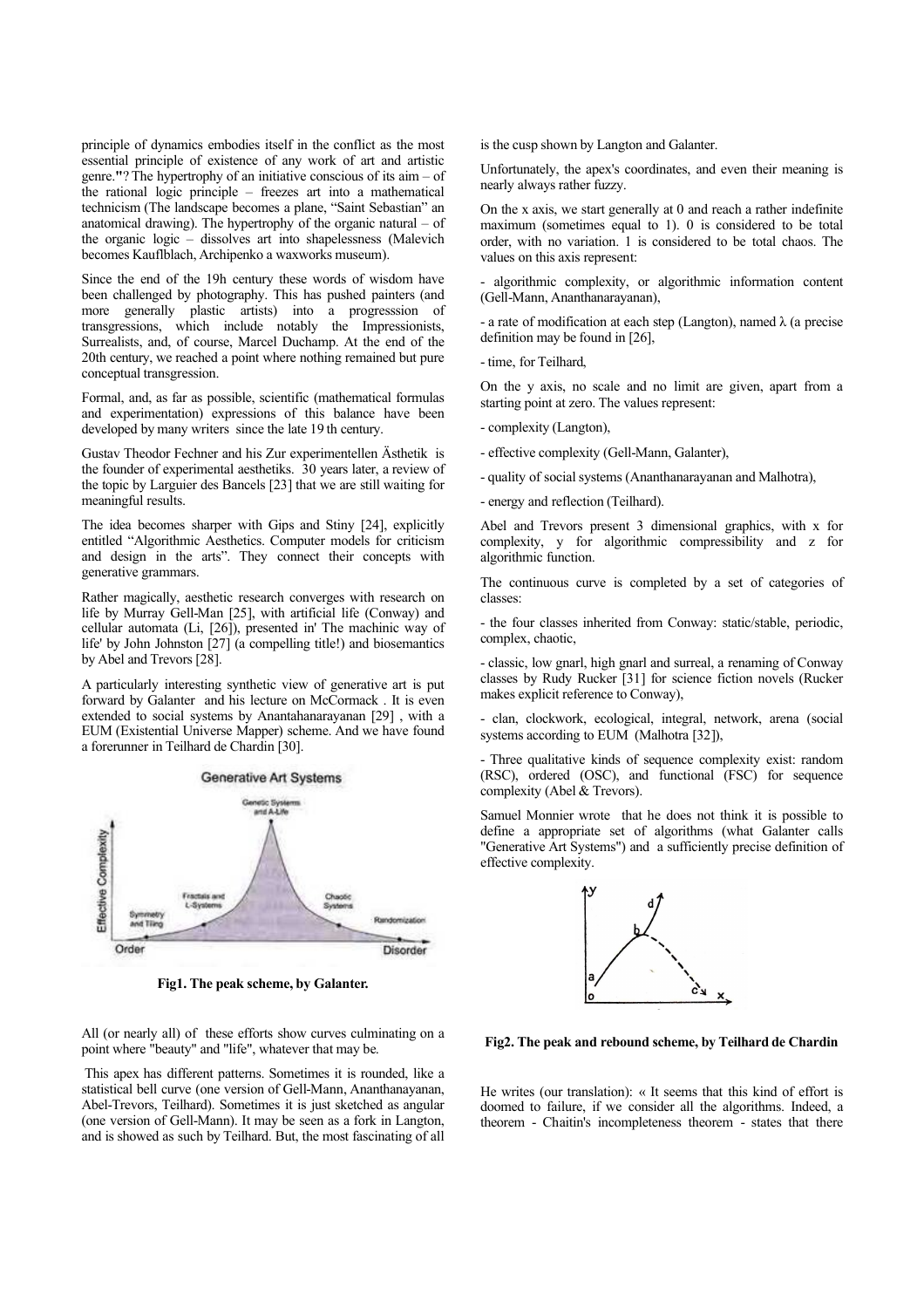exists a constant C such that if the Kolmogorov complexity of an algorithm is higher than C, it cannot be computed. In other



**Fig 3. The peak scheme, by Langton***.*

words, the Kolmogorov complexity of most algorithms is not computable, and they cannot even be located on the x axis. The explanation is given in Wikipedia [33]. But this obstacle could perhaps be avoided if the search is limited to a finite set of algorithms.

"Similar things could be done with images. For a given definition and bit depth, we have a finite number of possible images. Then the Kolmogorov complexity of an image can be defined as the size of the smallest program able to paint it. That would be the x axis of the Gell-Mann figure. Then you would have to define a natural notion of effective complexity on the y axis. If you have that, then you can hope to compare effective complexity with attractiveness for a spectator. However it seems clear to me that the attractiveness of an image cannot be related exclusively to any notion of effective complexity".

Some others try different tracks:

- The « narrative interest » is defined by Jean-Louis Dessalles [34] as the difference of two complexities: complexity of generation and complexity of description. This calls for developments of the real nature of this difference between generating and describing.

- A survey of several AJS (aesthetic jugdgment systems) has been carried out by Juan Romero, Penousal Machado, Adrian Carballal and João Correia (in McCormack & d'Inverno).

As for us, we have tested, with partial success (to be confirmed), a very rough criterion on 640x480 pixels images: how many pixels differ from their immediate left and upper neighbors. We define here "complexity" as the proportion of pixels that are different between the ones of the left and the upper ones. The best images have a complexity at almost 2/3. Images of lower complexity are of poor quality? (with the limited case of monochromes, of course). Images of higher complexity (up to 100%) are "natural" images, like photographs, without "artistic" effect.

These latter results are crude and basic , (not to say worse) but

they convince us that we must not give up this search for complexity. We shall look at other reasons for hope below.

## **6. RESONANCE: ANOTHER PEAK**

Resonance brings other hopes to reach a convincing and effectiv model, for two reasons:

- resonance takes us beyond a purely internal analysis of a work and its complexity, up to an appreciation of its relationship with something else, which could be the spectator ; here, the work becomes the energy-loaded frequency which renders the resonator active;

- we have a full quantitative and mathematical expression of the curve and of the peak; and the peak is more or less flattened, which corresponds better to our intuitive idea a an interval of good values and not just a point with supposedly exact x value.

Basically (see Wikipedia [35]) , resonance is driven according to a formula of the form:  $a/(d * 2) + c$ , where *a* is a scaling parameter, *d* is the difference between two frequencies : the external energy source and the resonator's specific frequency. And *c* a damping factor. When *c* is large, the peak is flattened (the resonator is lazy, but responds to a wide range of moving energies). When  $c$  is small, the peak is pointed (the resonator is sensitive only to frequencies similar to its own, but then can accumulate energy. In the limited case where  $c$  is null, the peak would reach infinity.



**Fig 3. Resonance (Wikipedia)**

We can also observe that the formula is the opposite of a parabola. When d is null, we are at the base of the parabola with an interesting feature: at that point, there is no preferred direction; somehow the system is "free to choose". If we transform our flat parabola into a parabolic cup, then, at the bottom of the cup, the system is free to go in any direction on a whole  $360^{\circ}$  gamut.

Indeed, *d* can be interpreted as a distance. This is a promising term. Just looking into Bres [36], we find ten types of distances for image processing!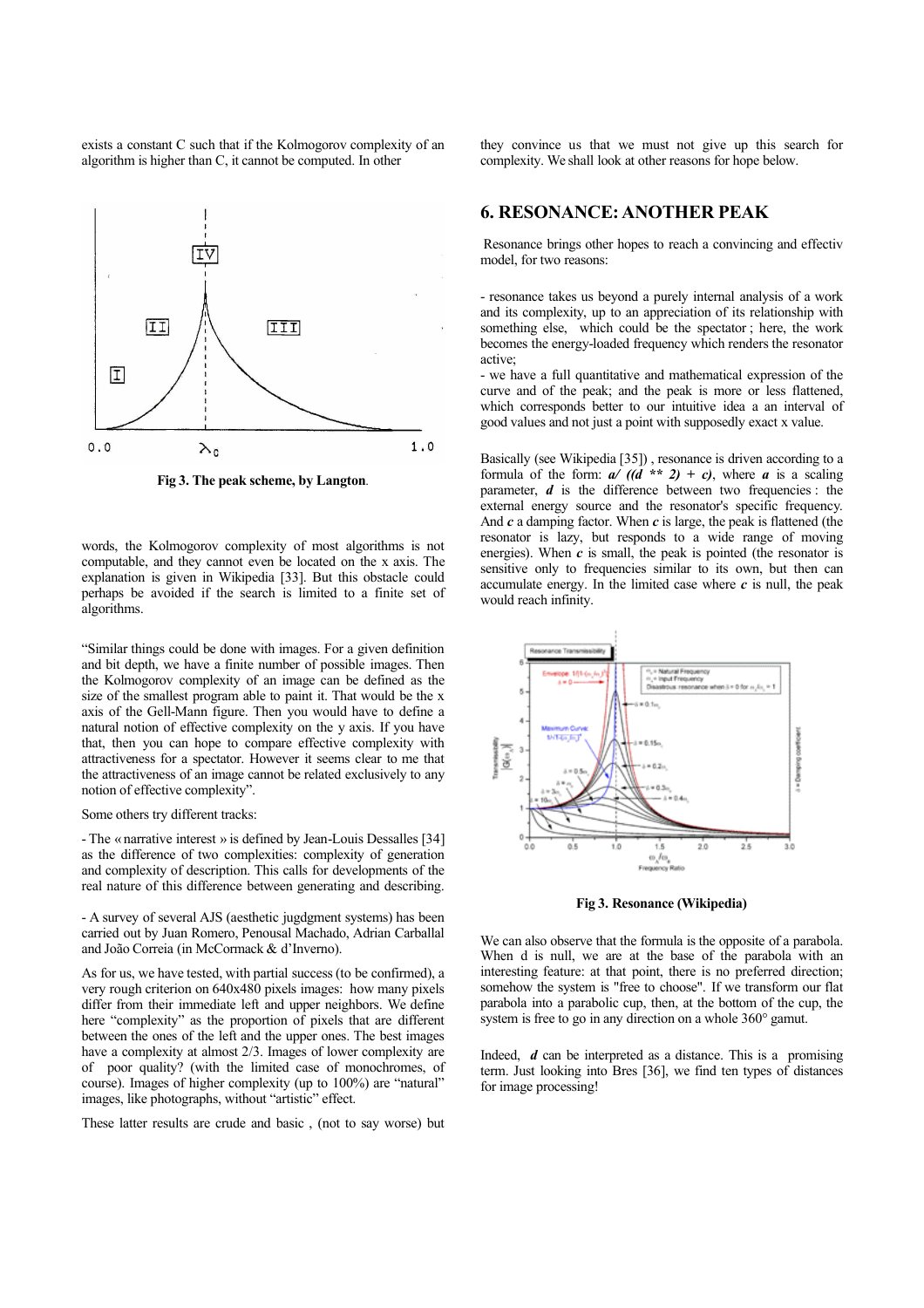So we could extend the model to any metric space: - modeling audience tastes according to several parameters - combining it with recognition (see below, meaning) using the classical method of recognition by minimal distance in a feature space.

There is also a correlation with the psychological concept of cognitive dissonance.

The damping factor also gives hope. It can be any meaningful number, and may related to noise, and hence to the medieval critewria of clarity and integrity.

It would be interesting to explore further in this direction, hoping to find a common model for complexity and resonance… assuming that the similarity of curves is not deceptive.

## **7. "UNPUBLISHED" ORIGINALITY**

As far as we know, this aspect of art has not been, up to now, studied in this environment. It is not purely mathematical, since it relates to a "state of the art", with a collection of existing works before which a new work must be tested : if there is no similar work in the collection, the new one is considered original (and, implicitly, added to the collection).

When a work is a digital file, or may be correctly represented by digital file (or set or files), its originality will become easier to evaluate, for two reasons:

- any work other than private will be somehow present or presented on the Internetn,

- comparison methods and algorithms will improve since intellectual property protection, more powerful marketing techniques, and security and defense issues will need them ; their results could be applied to originality in the art field.

The problem is then to make comparisons and to define a level of similarity (or dissimilarity). This already exists for music, for example the Sacem in France (Société des auteurs, compositeurs et editeurs de musique). It has been functioning now for many years.

This will go hand in hand, of course, with ranking and market value.

It should be noted that:

- originality is not a yes or no feature; nothing can be totally new, and even a copy can exhibit interesting differences with the original, with one exception: duplicates of the same digital file;

- what matters will be the definition of originality thresholds, with practical consequences on law and trade;

- originality relates not only to a definite individual work, but to series and categories: originality of a style, of an artist, of a "school", of a region or religion;

- appreciation of originality differs according to the audience; for a child, everything is new; for a mature art historian, meaningful originality is rare ; and there are middle grounds, according to the specific culture of the spectator, according to his/her profession or social environment. These features, too, can be more or less modeled (see part 9).

The terms "original" oand"originality" are absent from the index of (McCormack & d'Inverno). But novelty is (rather shortly) dealt with in the book, mainly concerning improvisation (lecture by Tim Blackwell, Oliver Brown and Michael Young).

An automated evaluation of originality cannot rely only on algorithms. It must be supported by a base of the complete existing works of art. Or at least a base of specific kinds of works. Up to the 2000's, this seemed totally unrealistic: the storage capacities available as well as the labour to acquire the works (scanning, for instance) were just not possible. Today with the Internet, the billions of contributors and the power of browsers, it is no longer a dream. There is,of course, the risk of omitting works, but no more than human art critics.

For a long time, this kind issue has been a fundamental impediment to the development of Artificial Intelligence. Today, the defining victory of the Watson machine in Jeopardy, as well as other exploits, has proven that this barrier, too, has been broken through. See the CACM paper by Kroeker [37] or, for the story of the contest, Baker [38]. And note that Watson had (contractually) no access to the Internet during the contest.

Let's conclude noting that originality can be seen as another kind of distance, this time between a work and the set of all other works. If the distance too short, the work is no original. If it is too long, the work will not be understand by the audience (think of the first presentations of Beethoven innovative works). In between lies a sort of comfortable zone, where works please and raise interest without asking too much for their audience. In this kind of model, if we can define some damping parameter, we will again find our peak shaped curves.

#### **8. FEEDBACK FROM THE AUDIENCE**

Art is possible without any feedback from the environment, or with only a very limited environment, such as Theo Van Gogh for his brother Vincent. And artists work for "eternity". But shorter and stronger feedback loops are highly desirable.

Real time feedback is important for the performance arts. All performing artists stress the importance of performing in front of an audience. The other arts (plastic arts, musical composition, and cinema) must use a longer feedback loop: public reaction to the preview, and sales figures. These data are fed back to the creator weeks later, and often months and years later... even many years after death in the case of '*artistes maudits*' – those unsung artists, neglected and shunned by society.

With the digital arts, the works can become interactive. They can perceive their environment. A mere photovoltaic cell is enough to detect a presence. A basic camera will give even more information (for instance using the free Open CV library). Some artists make effective use of this ability. For example, in his work 'The Year's Midnight', Rafael Lozano-Hemmer gets powerful effects from machine vision: the person mirrored in the work, sees its eyes burning and turning to smoke.

The most interesting, says Florent Aziosmanoff [39] is to perceive the psychological attitudes of the spectators. These functions reach a high level of complexity, and Aziosmanoff groups them in a "perception motor" : «… in a relational system, the attitudes and reactions of the audience capture is the means given to the work so that it can adapt the process of its enunciation to the evolution of its distribution ». That means that the capture must be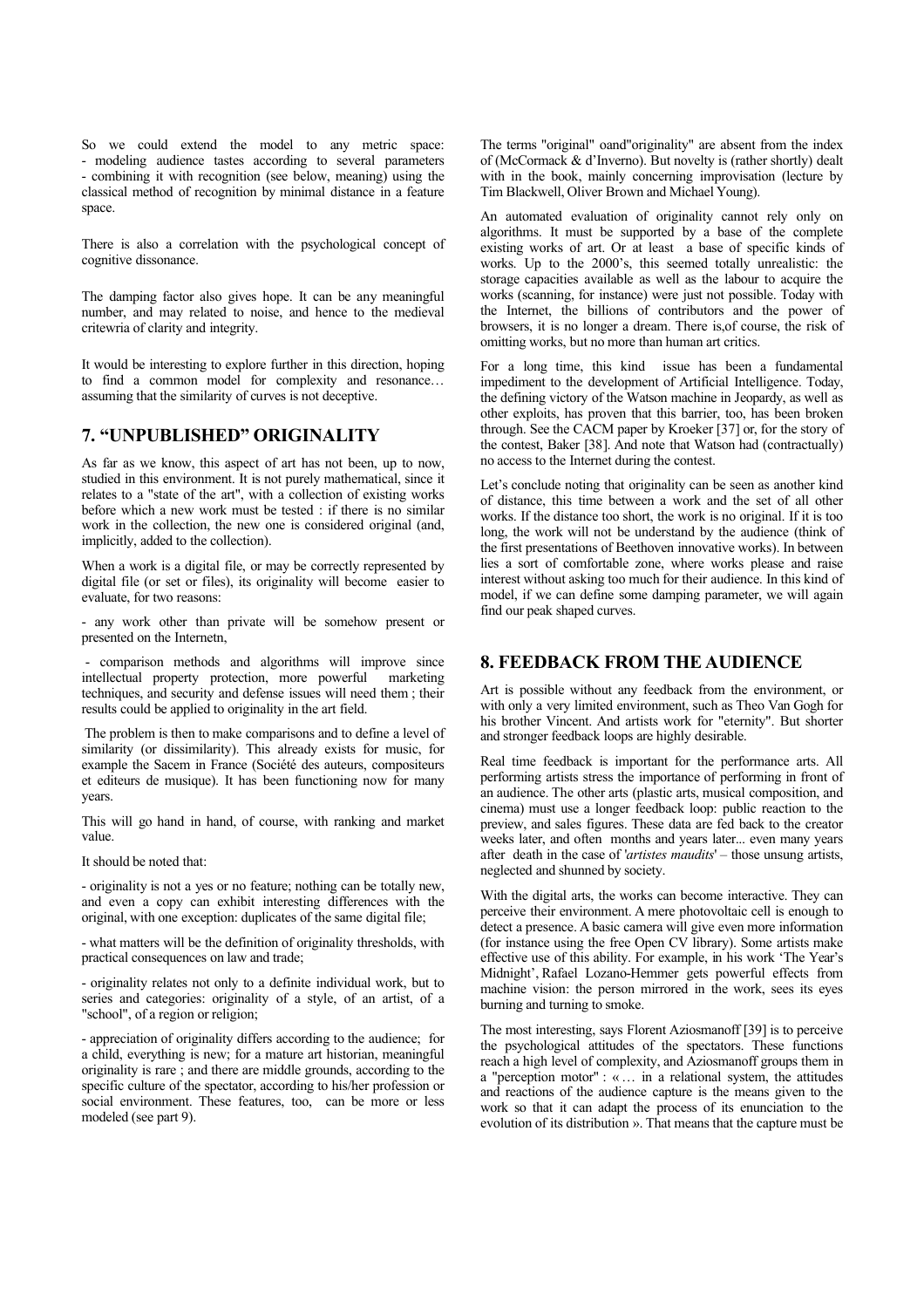able to reach a symbolic level of information. Rather than indicating that the spectator has moved several millimeters in this direction, it will say, for instance, that the audience is loose or compelled, distant or engaged".

Aziosmanoff quotes an easy but effective measure : the average time spent by a spectator in front of the work. In a museum the visitor is said to devote an average of three seconds on each work. Only works of exceptional interest retain the spectator more than 20 seconds. (This kind of measure is easy to verify by anyway with a cell phone, which has a stopwatch function and can be used unobtrusively).

To engage the spectator for a longer time, the work must allow the public to enter into a relationship with it, to play with it and get control of it? Then the interaction may last several minutes. We have tested this with the audience of Frequency and Volume' by Rafael Lozano-Hemmer presented in La Gaîté Lyrique in Paris in the fall of 2011. The work the work does not capture anything the audience does; it just provides shadows, of variable size according to position. And the spectators rapidly understand how they can use it, for individual or group action. And even create their own work out of it, recorded on their smartphone camera.

Game designers are very keen on these issues. But artists of traditional culture and education do not give the audience much latitude or control, even when they seem to call for interaction. This results perhaps from their professional education which tends to despise audience scores and mainstream box-office figures, and to look mainly for an elitist recognition in the art market.

Today, any creator of art on Internet can have daily reports through observation sites like Google Analytics.

Transmedia is forcefully changing the landscape. (The term has been defined in its present acceptation by Jenkins and presented in depth in his  $2006$  book  $\begin{bmatrix} 40 \\ 40 \end{bmatrix}$  and we have attempted a comparatively short and systematic review in [41]). The reactions of multiple audiences and the metadata on them are taking up more and more space in the creative process itself.

## **9. MODELING THE TASTE(S)**

*De gustibus and coloribus non est disputandum* (Of tastes and colours there is nothing to be disputed). This Latin maxim anticipates Kant's anathema. Taste would be irreducibly subjective, and above any attempt at formulation.

Nevertheles, a scientific modeling of "taste" and the possibility of drawing up creative rules for artists has long been sought after. The results of experimental aesthetics (19th century) were a long way from achieving their aims. But one century later, some results have begun to emerge. There are, for instance, algorithms to predict the success of a piece of pop music. And there are several references to this issue in the lecture of Galanter in McCormack& d'Inverno, pointing to psychological models of human aesthetics, empirical studies, and neurosciences.

Some tastes are universal among humans, Alain Gheerbrandt [42] for instance, tells of the moment when an expedition in the Amazonian rainforest played Mozart music to local tribes, and how it was immediately appreciated. Some general tastes are sometimes even shared with animals (many are positively sensitive to some kinds of our music).

Of course, common sense as well as art history tell us that tastes differ according to individuals. This does not take away the validity of general laws: if tastes were totally different from one individual to another, art would be impossible. So a certain amount of modeling is possible, and is actually used, as we have seen with autofocus, auto-exposure time and aperture, with smile triggering, etc.

The scolastic traits of beauty refer implicitly to taste, in the line of the motto « pulchrum est quod placet visum » (is beautifaul what pleases to be seen) : integrity (we do not like an object which lacks one of its constitutive parts), clarity (we like optical sharpness, regular scales of sound pitches, and non-ambiguous language), and harmony.

And the progress in marketing methods, with their increasingly elaborate profiling, is moving that way. From the modeling of human beings in general, the tendency is now towards one-to-one marketing, which goes hand-in-hand with individual taste descriptions. Why shouldn't art build on that?

Here, too, transmedia appeals to feedback from individual spectators kindles new hope. Moreover, the capacity to generate collective attitudes and opinions can lead to more sophisticated taste "education". The feedback to authors and producers is channeled and communicated in two ways :

- direct messages to the emitting sites,

- metadata collected by specialized firms.

How far can this kind of feedback lead to scientific modelling of tastes ? We can imagine that the think-tanks of large media corporations have come up with quite a few results. In this case, they are considered to be trade secrets, and buying/selling algorithms in financial markets.

However, there are some seemingly effective tools which are available off-the-shelf. In pop music, for example, algorithms are doing well in predicting the success of potential hit (Burkeman [43]). And anybody can get a song rated on line by musicxray.com.

#### **10. MEASURE THE MEANING**

How to evaluate the semantic value of a work? Some authors, in the Shannonian line of information theory, tend to reduce this criterion to the substance such as defined above. This is the case, for instance, for Osgood's "The Measurement of Meaning" [44] or Moles' "Théorie de l'Information et Perception Esthétique" [45]. We have seen the value but also the limitations of this approach.

We think that an alternative way could be explored (but is not currently being done so as far as we know). With a detection and pattern recognition system, we should be able evaluate the "quantity of patterns" that a work is able to provide to the system, and consider this quantity as a measurement of meaning. This « generative power » would be something like an inverse of Kolmogorov complexity : the longest story that the system may read out of the work.

The scolasttic criterion of integrity relates directly to recognition. We know that small defects can create strong displeasure, as has been shown with the "uncanny valley" in android robots.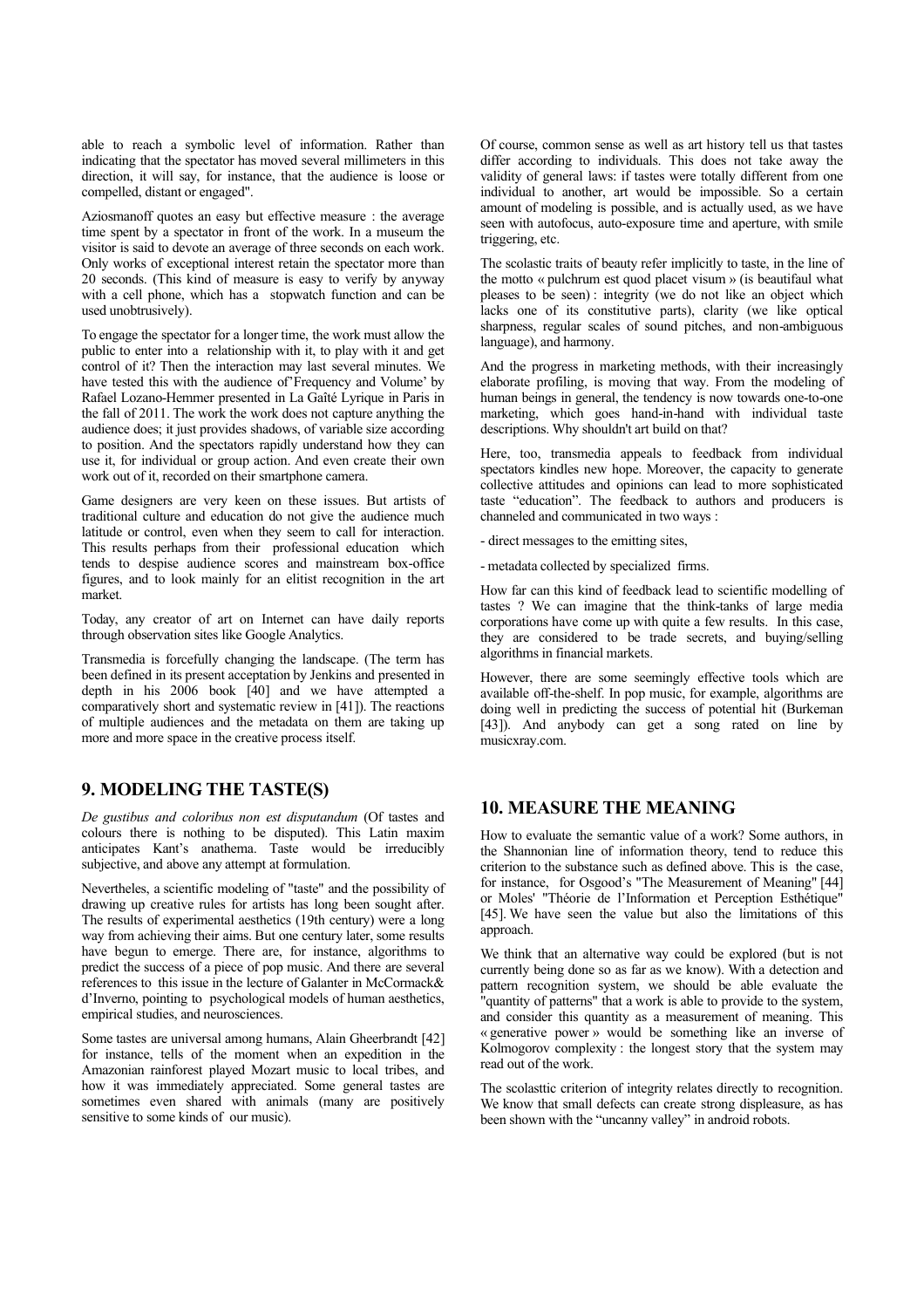We could also measure the consequences of this perception on an observer's behavior and thus extend the cognitive side of meaning with something like emotions (this subject is being increasingly studied and experimented on in robotics, for example).

Different evaluation systems will give different appreciations results. A powerful recognition system, with a large library of pattern and a large stock of features, will extract more meaning than a basic one. But this is precisely a confirmation to this approach validity: two different persons have different tastes, and an expert like Panofsky [46] can write 25 pages on "Arcadia Ego" by Nicolas Poussin, in which a non-specialist visiting the museum will only see some undefined characters talking in front of a rather dull stone monument?

Since Google is investing in these evaluation tools – and many others, too, including military and medical professionals - we can expect great things in the years to come. And this kind of Watsontype cognitive machine will give them the technological resources they need (if they don't have them yet).

## **10. CRITERIA IN CREATION**

We come to our last question: how to integrate these criteria into the generative process (assuming we are doing generative art, of course). Some examples of integration of an AJS (aesthetic judgment system) into a generative program are briefly presented by Juan Romero, Penousal Machado, Adrian Carballal and João Correia (in McCormack & d'Inverno).

In fact, there are many different kinds and levels of integration of criteria into the creation process.

#### a). Human creation aided by the computer

There are a fast-growing number of useful aids for artists to use. More and more artists are turning to them, even those who refused to consider the computer as any more than a simple technical device.

Writers, too, have used external aids for a long time such as dictionaries, grammars and versification treatises. Since the 1980's, spell checkers have been in use and these are improving year by year. In the early versions, they could only detect misprints at the word level. Today, even standard word processors make observations and suggestions about punctuation and word agreement. Tomorrow (and maybe even some today) they may well be able to improve style : point out inappropriate language and register (useful for foreign writers !), detect excessive repetition of a word or expression, or the excessive length of a sentence, or highlight an anachronistic element in a historical text

They will also be able to take into account the target reader's supposed tastes or the preferences indicated by the ranking automata.

They could also search on the web for similar names (brands !) and for plots, too, thus saving themselves from accusations of plagiarism!

Current word processors have already begun to make suggestions for better ways of expression. For poetry – and even more easily in music - they could suggest breaching the conventional style rules to add interest. This could be extended to more in-depth proposals concerning the features of the fictional characters, and the time and period context. Or suggest creative alterations of existing works, or subtle remixes.

#### b). Generative art

.

If artists accept the computer not as a mere tool but as a partner, or even as an artist in itself, we enter the realm of generative art [47].

Here, several approaches are possible, more or less generative/

- The artists exclude any programming of criteria, except, of course, those which are implicit in the generative algorithms, like the range of patterns and colors available ; then, to keep the production within marketable quantities, they can arbitrarily limit the number of works per day (or month or year), or leave the market itself to do it, through a web site for instance.

-The artists select the works they intends to keep and show, according to their taste,

- The artists integrate a sufficient number of criteria into the generative process to reach an adequate quantity of production; these criteria can be applied in an evolutionary or genetic (Darwinian, if you like) framework. The most advanced example of this is the RAP of Leonel Moura. In this case, the automated system works by trial and error, the old cybernetic feed-back way. Roxame software also implements a rough application of this method, using our 2/3 different bits criteria (see the code in part 3). Art inspired by life uses the classical two-fold criterium: random crossover of genes, and selection according to fitness criteria.

An interesting question is asked by Cristian S. Calude and J.P. Lewis [48] Is there a universal image generator? Or, more precisely, is there a generator able to produce all the images to satisfy a given criterion. Perhaps this issue could profit of benefit from our peak models, if we interpret the criterion as a resonance performance.

We could also design algorithms to generate original systems by negation of the existing corpuses.

Even with fully automated systems, evaluation included, some artists have a "purist" philosophy : they will not accept to change anything in the finished work, but only continue to develop the program to fix its defects or enhance its results (in music, this was the case of Barbaud and Hiller). Other have a more pragmatic and "humanist" view: they will adapt the final result to their taste and own creative genius.

c) Transmedia and art/science cooperation

Transmedia enables us to break new ground in integration. By itself, even in its simplest forms, it requires the cooperation of automata and human authors *écrivains?* Artists? Artistic creators?

Take, for example, a writer who produces books, but has also a rich website, a blog and is active on social networks. The blog, by itself, is generally hosted by a site operating a content management system. This CMS production (HTML, like documents, mainly) with graphic charts embedded into "themes". And the finalised setting on the user's screen is adjusted by the browser, according to the author's machine and his/her preferences? Similar composition processes operate on the social networks. So, the author's criteria, the programmed aesthetic criteria and the spectator's tastes are integrated into the final version presented to the spectator.

To continue forward in this field will require the collaboration of artists. This could provide several alternatives using the kind of algorithms reviewed here, and the results of tests to see how well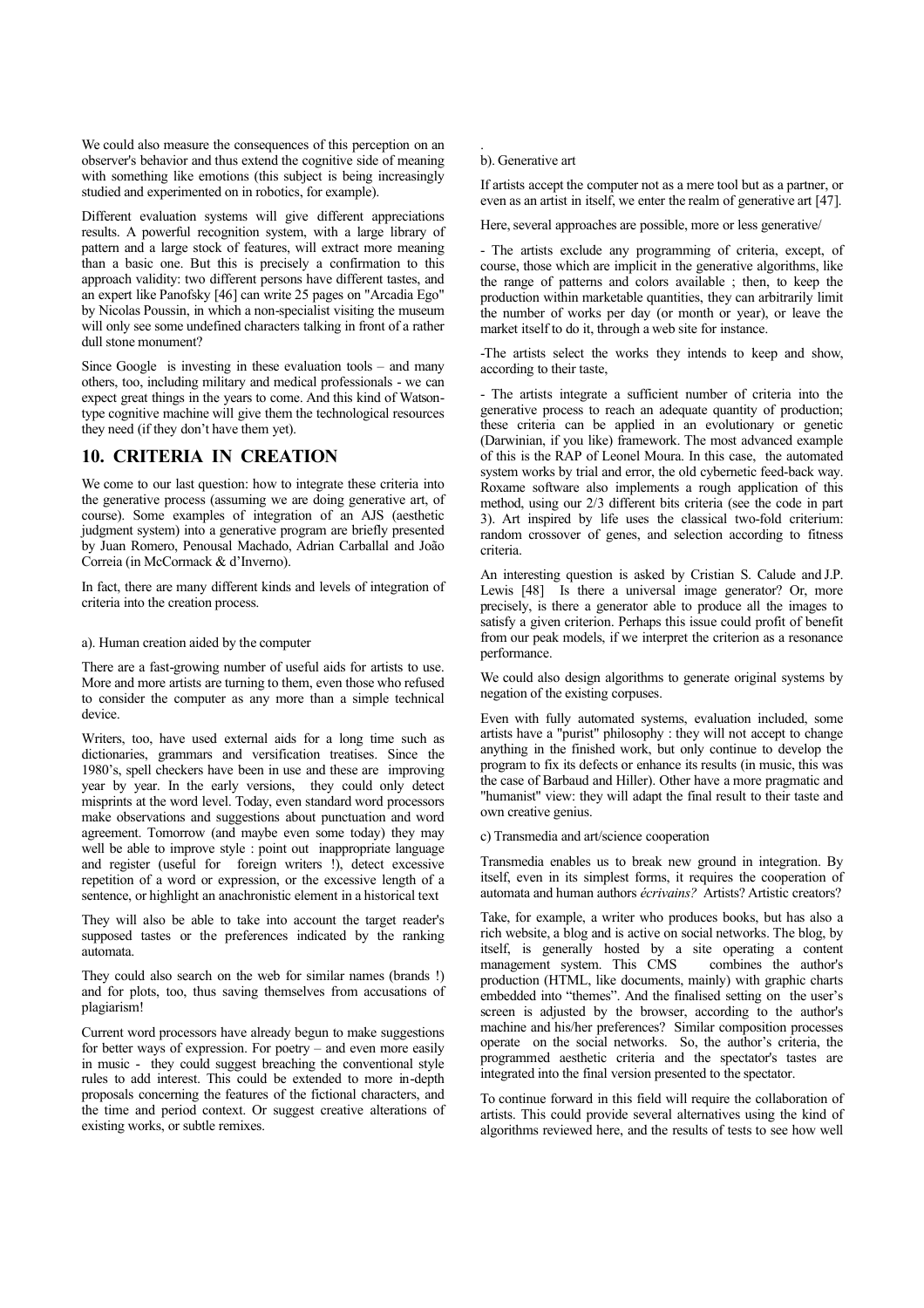they correspond to audience perception. In the traditional domains of fine arts (in particular plastic arts), cooperation between artists and scientists is very difficult to develop today. Because of the transcendental nature of art , artists work in an individualistic way. The market requires them to produce a variety of different works, and does not pay them to use experimental protocols. For their part, the research laboratories have little incentive to allocate their precious human resources to activities of low industrial impact.

Transmedia will, hopefully, encourage substantial investment in these transdisciplinary developments. Here, the producers aim to long lasting and worldwide franchises. Then they can bet on the long term with substantial funding, and pay for fundamental research.

Then we can hope that the uncanny peak of complexity, resonance and beauty will be explored by committed and well supported interdisciplinary teams.

#### **REFERENCES**

- [1] Schaeffer J.-M. L'art de l'âge moderne. L'esthétique et la philosophie de l'art du XVIIIe siècle à nos jours. 1992, Gallimard, Paris.
- [2] Perez y Perez. [http://www.lsri.no](http://www.lsri.n)ttingham.ac.uk/msh/- Papers/MEXICA%20KBS.pdf
- [3] Berger P. Art, algorithmes, autonomie. Programmer l'imprévisible. Afig symposium, 2009, Arles, France.
- [4] McCormack J. and d'Inverno M., eds: Computers and Creativity. 2012. Springer, Berlin..
- [5] Galanter P. Thoughts on Computational Creativity. href[=http://philipgalanter.com/downloads/](http://philipgalanter.com/downloads/) schloss%20dagstuhl%20position%20paper.pdf
- [6] Aquinas T. Summa Theologica, Prima pars, quaestio 39. Circa 1260.
- [7] Berger P. Max, le robot philosophe. 1979. L'ordinateur individuel, avril 1979. On line : [http://diccan.com/-](http://diccan.com/) Berger/MAX.htm
- [8] Aho A., Hopcroft J.and Ullman J. The design and analysis of computer algorithms. Addison-Wesley, 1976.
- [9] Delahaye J.-P. Information, complexité et hasard. 1999. Hermès, Paris.
- [10] Berger P.Roxame, Présentation, mode d'emploi. 2009. [http://diccan.com/Berger/Roxame\\_u](http://diccan.com/Berger/Roxame)t.htm
- [11] Morin E. La Méthode. 1977-1986. Seuil, Paris.
- [12] Panofsky E. Meaning in the Visual Arts. 1955. University of Chicago Press. Chicago, USA.
- [13] Funck-Hellet Ch. : Composition et nombre d'or dans les oeuvres peintes de la Renaissance. Proportion, symétrie, symbolisme. 1950. Editions Vincent Réal, Paris, France.
- [14] Artistotle. Circa 350 B.C. The Poetics. [http://www.gutenberg.org/files/1974/1974-h](http://www.gutenberg.org/files/1974/1974)/1974-h.htm
- [15] Leech G. N.: A linguistic guide to English poetry. 1969. Longman
- [16] Dorchain A. : *L'art des vers*. 1933. Garnier. Paris
- [17] Vitruvius. The ten books of Architecture. The Shangai Union of industrial mystics. Allan & Unwin 2006
- [18] Viollet-le-Duc E.E.. Dictionnaire raisonné de l'architecture française, du XIe au XVIe siècle. 1854-1868. Morel, Paris,
- [19] Blanc C. Grammaire des arts du dessin*.* 1863-1881. Librairie Renouard, Laurens éditeur. 1863, 1881. Paris.
- [20] Le Corbusier : Modulor. Essai sur une mesure harmonique à l'échelle humaine applicable universellement à l'architecture et à la mécanique. 1950. L'architecture d'aujourd'hui, Paris.
- [21] Villars de Honnecourt Full on line text and illustrations of Viollet-le-Duc comments about his models in [http://diccan.com/Autres\\_auteurs/Villard/Villard.htm](http://diccan.com/Autres_auteurs/Villard/Villard.htm)
- [22] Albera F. Eisenstein et le constructivisme russe.1990. L'âge d'homme. Lausanne. Switzerland.
- [23] Larguier des Bancels, Les méthodes de l'esthétique expérimentale, in L'année psychologique, 1899, vol. G. pp. 144-190. Online: <http://www.persee.fr/web/revues/home/prescript/> article/psy\_0003-5033\_1899\_num\_6\_1\_3112
- [24] Gips J. and Stiny G. Algorithmic Aesthetics. Computer models for criticism and design in the arts. 1979. (University of California.
- [25] Gell-Man Murray : The Quark and the Jaguar: Adventures in the Simple and the Complex. 1994.
- [26] Li, Langton C. and al.: Transition Phenomena in Cellular Automata Rule Space. (published in Physica, 1990) and downloadable from [http://www.nslij-](http://www.nslij)genetics.org/wli/pub- /physicad90-no-figure.pdf
- [27] Johnston J.: The Allure of Machinic Life. s.l. 2008. MIT Press, Cambridge, Mass. USA.
- [28] Abel D. Trevors J. <: http://www.ncbi.nlm.nih.gov/pmc/> articles/PMC1208958/, summing up a communication by Abel and Trevors, not accessible. They have also published several other papers, on neighbouring topics : [http://www.tbiomed.com/c](http://www.tbiomed.com/)ontent/4/1/47.
- [29] Ananthanarayanan R. The Relationship between Spiral Dynamics and the Gell-Mann Curve. Integral leadership review. 2012. Online : [http://integralleadershipreview.com/6801-th](http://integralleadershipreview.com/6801)e-relationshipbetween-spiral-dynamics-and-the-gell-mann-curve
- [30] Teilhard de Chardin P/: La réflexion de l'énergie 1952. In Œuvres de Pierre Teilhard de Chardin, tome 7, L'activation de l'énergie. 1063. Seuil, Paris, France.
- [31] Rucker R. Surfing the Gnarl. 2012. PM Press
- [32] Malhotra Ashok The Existential Universe Mapper [EUM] [http://intgralleadershipreview.com/4977-f](http://intgralleadershipreview.com/4977)eature-article leadership-in-indian-corporations-through-the-sdi-lens)
- [33] [Wikipedia on Kolmogorov: http://en.wikipedia.org/wiki/-](Wikipedia on Kolmogorov: http://en.wikipedia.org/wiki/) Kolmogorov complexity#Chaitin.27s incompleteness theor em.
- [34] Dessalles J.-L.:Simplicity Theory. simplicitytheory.org/
- [35] Wikipedia, [http://en.wikipedia.org/w](http://en.wikipedia.org/)iki/Resonance,